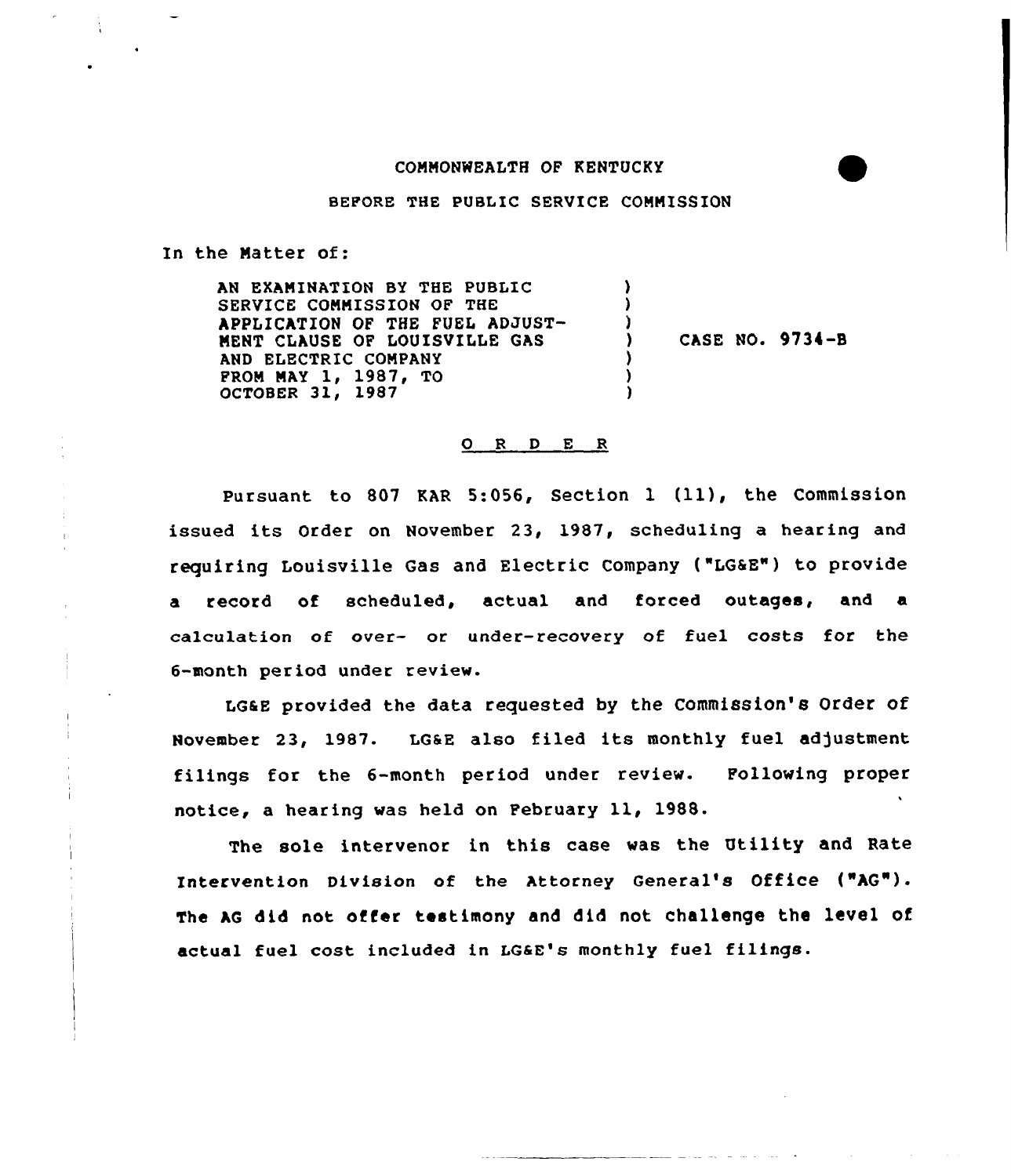In its Order issued on April 14, 1987, the Commission fixed LGSE's base fuel cost at 15.11 mills per Kwh. The Commission's review of LG&E's monthly fuel clause filings shows that the actual fuel cost incurred for the 6-month period under review ranged from a low of 13.78 mills in October 1987 to a high of 14.35 mills in August 1987, with a 6-month average of 14.00 mills. The Commission's review of the record in this case, the coal market conditions during this period and the data filed in support of the fuel adjustment clause rates indicate that the actual fuel costs included in the monthly fuel adjustment clause filing were reasonable.

The Commission, having considered the evidence of record and being advised, is of the opinion and finds that LGaE has complied in all material respects with the provisions of 807 KAR 5:056.

IT IS THEREFORE ORDERED that the charges and credits billed by LGaE through the fuel adjustment clause for the period Nay 1, 1987, through October 31, 1987, be and they hereby are approved.

 $-2-$